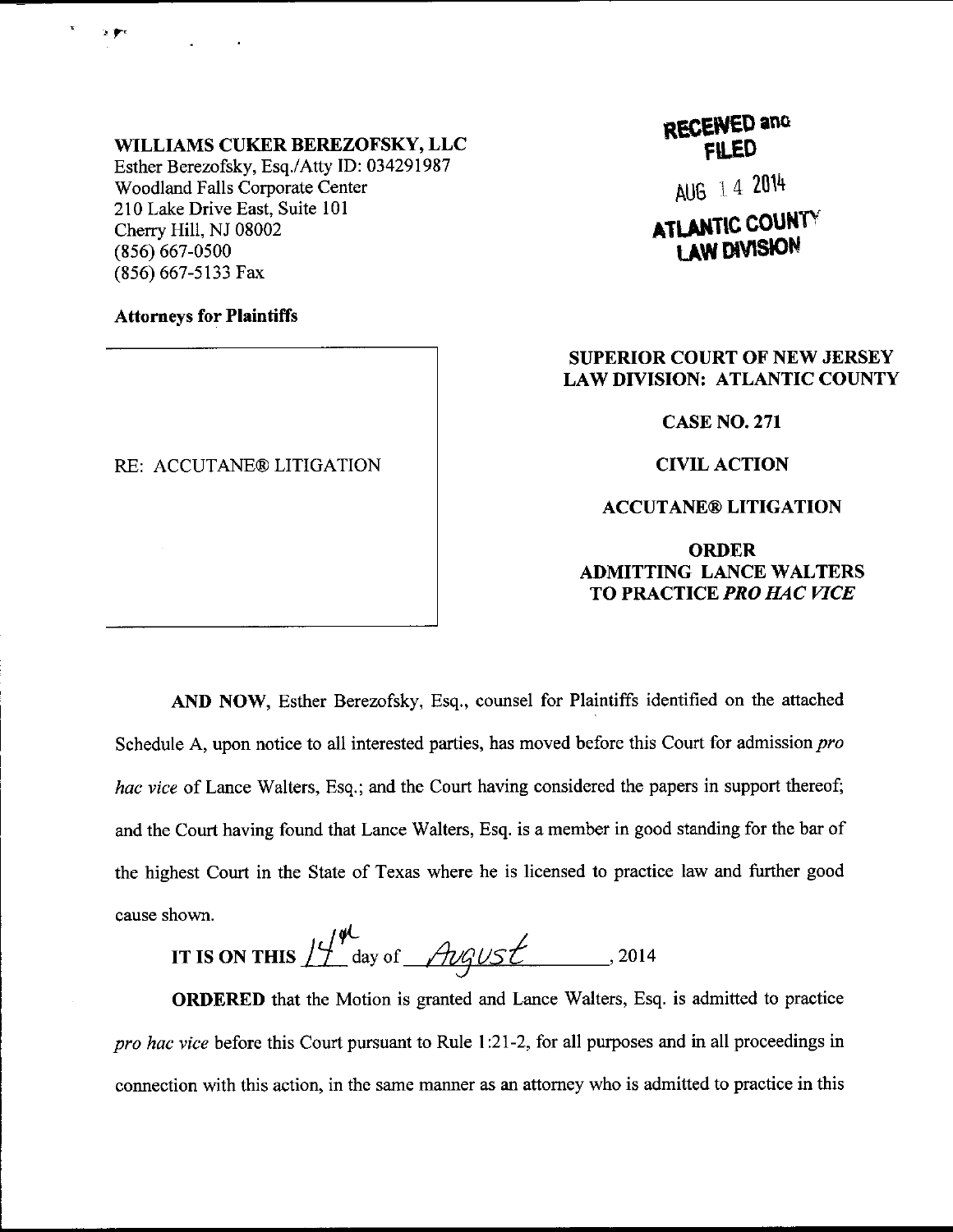State and is domiciled and maintains an office for the practice of law in the State of New Jersey,

provided that he shall:

 $\tilde{\mathbf{r}}$ 

يخي و

- 1. Abide by the Rules of Court for the State of New Jersey, including all disciplinary rules;
- Consent to the appointrnent of the Clerk of the Supreme Court as an agent upon whom service of process may be made for all actions against her and her firm that may arise out of her participation in this matter;
- 3. Notify the Court immediately of any matter affecting her standing before this Court; and
- 4. Have all pleadings and other papers filed in the Court signed by an attorney-at-law of this Court employed by the firm of Williams Cuker Berezofsky, LLC, who shall be responsible for the conduct of Larce Walters, Esq.; and it is further

ORDERED that Lance Walters, Esq. shall make payment of fees as provided in the New

Jersey Rules of Court, Rule  $1:28-1(b)$ ,  $1:28-2$  and  $1:28B-1(e)$ , within thirty (30) days of the date

of this Order, and it is further

ORDERED that the Clerk of this Court shall forward a copy of this Order to the

Treasurer of the New Jersey Fund for Client Protection; and it is further

ORDERED that copies of this Order shall be served by attorneys for Plaintiff upon all

counsel of record within seven (7) days of receipt thereof.

Nunc Joh

[ ] Opposed **NELSON C. JOHNSON, J.S.C.** 

 $\int$   $\sqrt{U}$  Unopposed